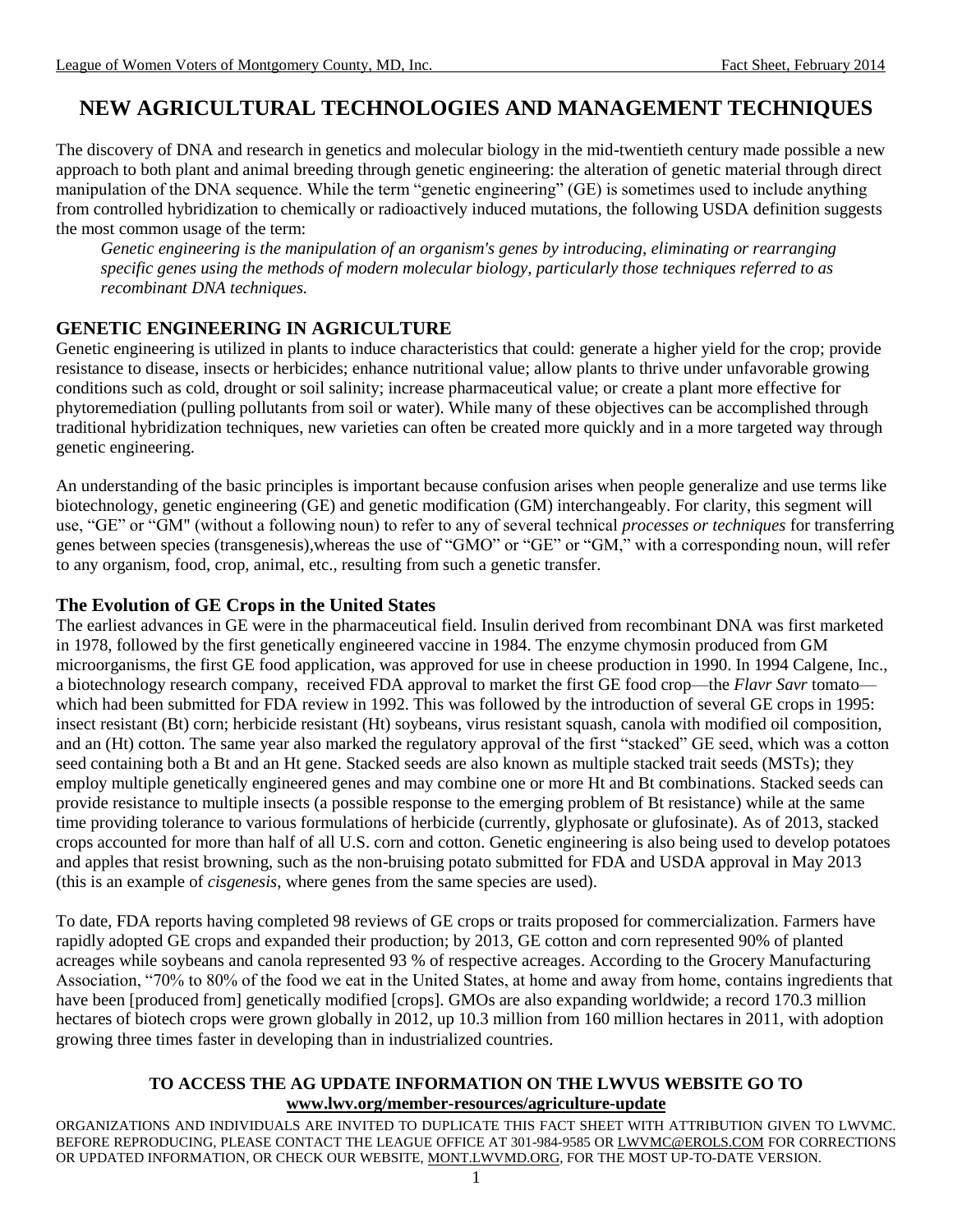# **Ht and Bt Crops**

The most widely used GE crops incorporate gene coding for a glyphosate resistant enzyme from the bacteria *Agrobacterium tumefaciens*. This practice creates herbicide tolerant crops (or Ht crops) that can be sprayed with glyphosate without harm to the crop; glyphosate is commonly found in weed killing products such as Roundup. Farmers have adopted Ht crops because they offered less spraying, less traffic on the field, and lower operating costs. Ht crops allow farmers to practice no-till methods, thereby reducing soil erosion and runoff. Over time, monoculture methods, that use only these GE seeds and do not rotate crops, can create a field situation that is selective for the development of "superweeds" which are resistant to the herbicide. As a result, herbicide use, including more toxic herbicides, may increase. Because the databases on pesticide use are weak and researchers differ over the choice of analytical methods, there are contrasting results on pesticide trends and impacts in the literature for the US and globally even when the same time period is covered.

A naturally occurring bacterium, *Bacillus thuringiensis* (Bt), is often used by organic farmers as an insecticide because of its natural origin and low toxicity to humans and animals. When genetic material from Bt is introduced through genetic modification into certain plants, the plants become resistant to insect predation. Raising crops from such Bt plants results in increased yields and less money spent on post-planting applications of insecticide for many farmers. The rapid growth in reliance on Bt for insect control, following the introduction of GE crops, appears to be contributing to rootworm resistance to the Bt rootworm protection, while a second major corn pest targeted by a Bt trait—the corn borer—has not shown resistance. Although the threat of resistance can be reduced by good management practices, such as planting non-GE refuge crops, there is debate about the size of refuge areas needed and concern that recommended refuge practices are not always used or effective.

*Potential Ancillary Concerns:* Research on environmental impacts of Bt crops has focused on the possibility that beneficial insects or animals (e.g., bees and bats) will be harmed by ingesting the crops or pollen; while some studies have documented problems, others have found that the effect on non-target insects is minimal. Studies have also been conducted on the animal health impacts of consuming Ht and Bt products. While many studies have found no negative health impacts, there are some peer-reviewed studies that have identified problems in animals, leading their authors to call for more health impacts research and improvements in research methods.

The spread of Ht and Bt crops has raised concern about exposure to GE pollen contamination of non-GE crops. Alfalfa pollen can be carried as far as five miles by wind drift or movement of bees; GE sugar beet pollen can cross pollinate not only non-GE sugar beets, but also Swiss chard and table beets. There are two potential problems for farmers: (1) the possibility that unintended genetic modification may result in loss of income because farmers cannot sell contaminated products in their target market at the higher prices usually offered for non-GE products, and (2) the possibility that a manufacturer would sue a farmer whose crop was unintentionally contaminated. The latter issue has been partially resolved with Monsanto pledging not to prosecute unintended contaminations. The question of compensation is being dealt with by a few pending lawsuits seeking manufacturer compensation for past or potential income losses and by specialists in agricultural law. The specialists are evaluating the various legal options for facilitating the co-existence of GE and non-GE farms. A USDA Advisory Committee on Biotechnology and 21st Century Agriculture issued a report on enhancing co-existence in November of 2012.

*Approval Process:* The approval processes used by various agencies (FDA, USDA, EPA) varies, yet they all aim at providing risk assessment to eliminate or minimize potential harmful consequences. Before a transgenic crop can be grown outside a laboratory, it must receive Animal and Plant Health Inspection Service **(**APHIS) approval. The existing notification, permitting, and deregulation procedures are discussed in the GMO Overview [on the LWVUS](http://www.lwv.org/content/genetic-engineering-and-genetically-modified-organisms-food-system)  [website.](http://www.lwv.org/content/genetic-engineering-and-genetically-modified-organisms-food-system) Post deregulation monitoring has been recommended in some studies.

*Regulation in Foods:* Regulation of GMOs is based upon the concept of *substantial equivalence*, wherein products are evaluated by regulatory agencies in a manner that compares them to conventional (non-GM) products or processes. *If a new food is determined to be substantially equivalent in composition and nutritional characteristics to an existing food, it can be regarded as being as safe as the conventional food (FDA, 1992; Kuiper et al., 2001; Maryanski, 1995; OECD, 1993) and does not require extensive safety testing. The evaluation of substantial equivalence includes consideration of the characteristics of the transgene and its likely effects*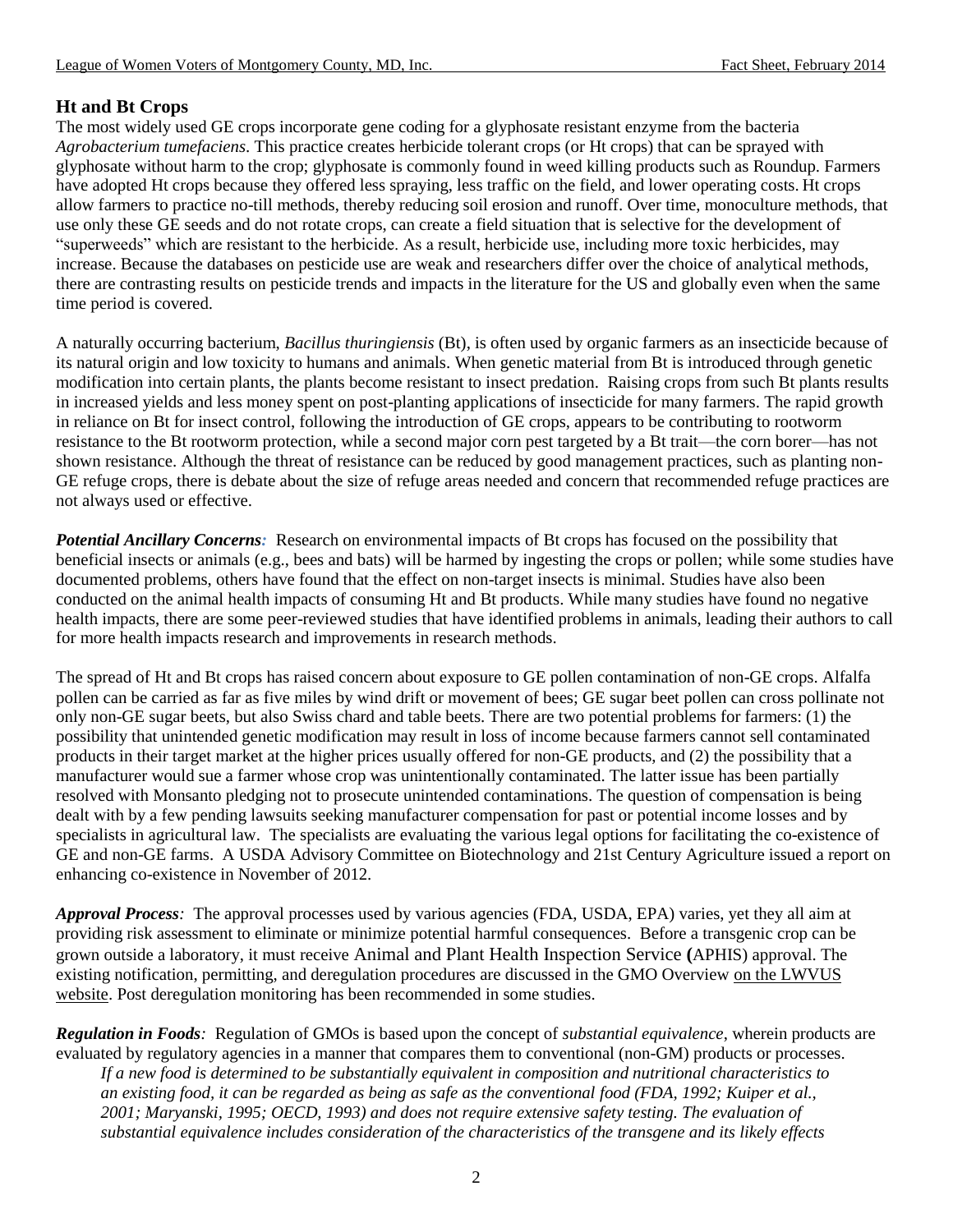*within the host, as well as measurements of protein, fat and starch content, amino acid composition, vitamin and mineral equivalency, along with levels of known allergens and other potentially toxic components*.

Although the concept of substantial equivalence is a starting point for the safety assessment for GM foods that is widely used by national and international agencies - including the Canadian Food Inspection Agency, Japan's Ministry of Health and Welfare and the U.S. Food and Drug Administration, the United Nation's Food and Agriculture Organization, the World Health Organization and the Organization for Economic Co-operation and Development (OECD), some scientists and organizations object to the concept. A much quoted discussion, published in Nature in 1999 asserts:

*The concept of substantial equivalence has never been properly defined; the degree of difference between a natural food and its GM alternative before its 'substance' ceases to be acceptably 'equivalent' is not defined anywhere, nor has an exact definition been agreed by legislators. It is exactly this vagueness that makes the concept useful to industry but unacceptable to the consumer.*

# **Public Views on the GMO Regulatory Processes and Findings**

Public views on the health and environmental safety of GE products marketed in the US and the adequacy of the regulatory framework come from peer-reviewed journal articles and the popular press. Critics of the review process maintain that participation is voluntary, testing is conducted by the applicants as opposed to the agencies themselves, and responsibility for safety rests, in most cases, with the individual developers. Developers believe that the process is really mandatory (though labeled "voluntary"), rigorous, highly prescribed, and data generation is both time consuming and costly, with an average price per approval of \$136 million over 13.1 years. The reasons for the differing points of view are well explained in a recent Grist.org blog, which concludes, surprisingly, that both sides are correct.

A recent review of the GE literature by Nicolia et al. concluded that the majority of peer-reviewed papers do not indicate a health risk for animals or humans consuming GE products or provide evidence of environmental hazards. Also, official statements by regulatory agencies in many countries and organizations with acknowledged scientific credentials (e.g., The US National Academies, the American Medical Association, the World Health Organization, the Royal Society, the European Commission, and Center for Science in the Public Interest) all agree that there is no evidence that it is dangerous to eat genetically modified foods. Recently, science-oriented publications including *Nature* and *Scientific American* also concluded there is no evidence that GMOs are harmful to us. The statements concerning the absence of evidence that GE foods pose health risks, however, are generally accompanied by calls for continued vigilance because it is impossible to prove anything absolutely safe.

Despite the above assurances of safety and statements such as "Several *trillion* meals containing genetically engineered food ingredients have been consumed by people around the world, with not a single adverse effect documented," concerns continue to be raised about GE risk assessment. In response to discussions in the popular press about a growing consensus among scientists on GE safety, 97 scientists have published a statement to say that such a consensus does not exist. Epidemiologists point out, for example, that it is difficult to actually study the link between GMOs and adverse effects in the US due to the absence of GMO product labeling, as this means that "…people don't know whether they've actually consumed [GMOs]." Others point to weaknesses in individual studies, while some have described perceived flaws in assessment protocols, and yet others have critiqued those having critiqued. Others mention knowledge gaps in scientists' understanding of gene sequencing and interrelationships and their understanding of how genetic expression is turned on and off; this has led to research on methods for assessing the risk from complex exposures that might include GE foods, animal antibiotics and hormones, pesticide residues, nanomaterials, and novel food processing materials in addition to a myriad of other factors.

# **Genetically Engineered Animals**

The first GE application in animals took place in 1974, when viral DNA was inserted into a mouse embryo to create a transgenic mouse. GE mice have since been used for research on human disease and pharmaceutical testing. While more than 40 different breeds of animals have been genetically engineered, for research and medical purposes, as of yet, none have been approved for market release as human food. Traits being developed include "improved milk production and composition, increased growth rate, improved feed utilization, improved carcass composition, increased disease resistance, and enhanced reproductive performance." In 2008, the FDA provided guidelines for the regulation of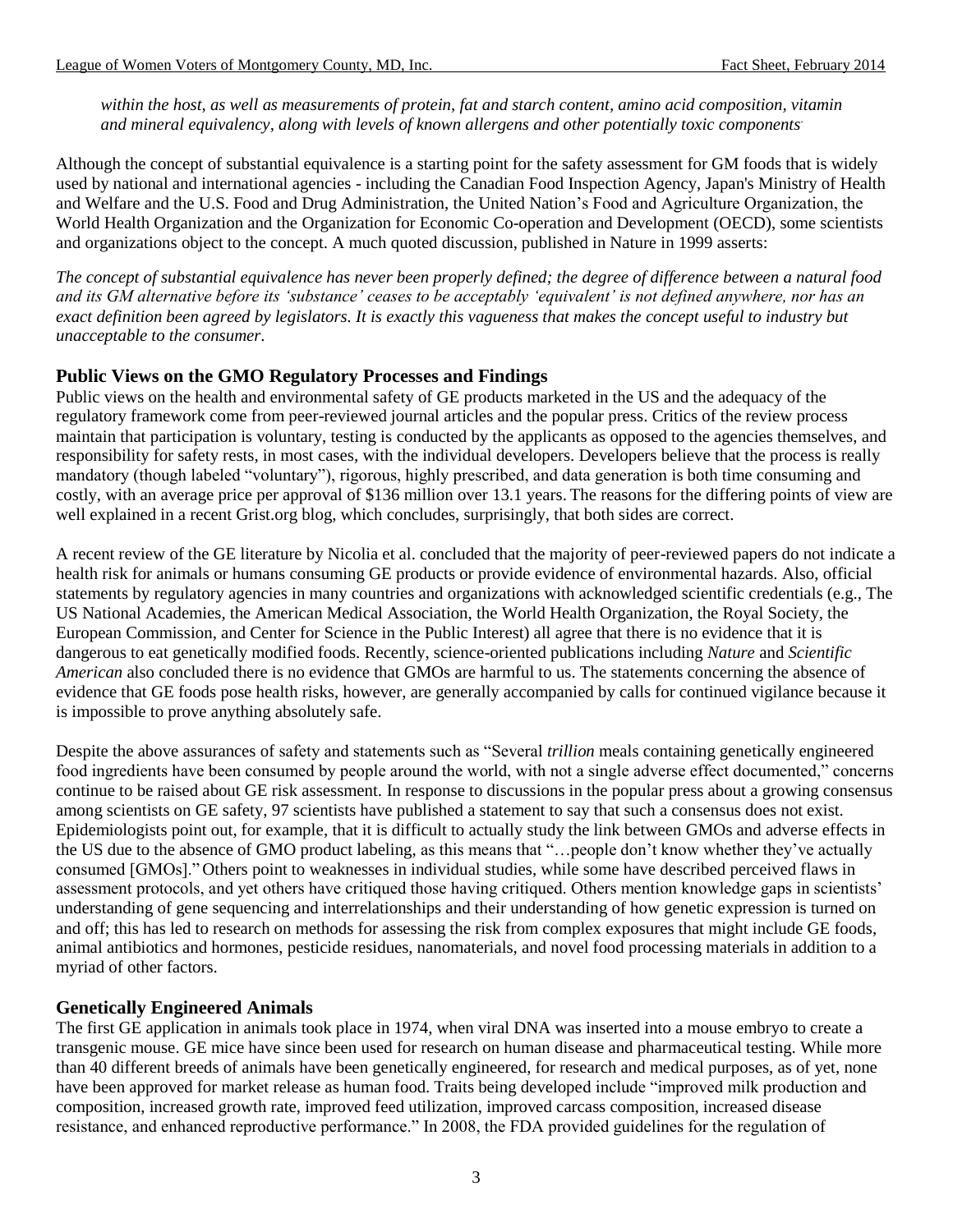transgenic animals, premising the rules on the agency's authority to regulate new drugs. More information on the guidelines is available in the GMO Overview [on the LWVUS](http://www.lwv.org/content/genetic-engineering-and-genetically-modified-organisms-food-system) website.

Regulatory hurdles and consumer acceptance of GE animals in the food chain have also discouraged research and development investment (e.g., the case of the Enviropig™), but rapidly declining stocks of fish worldwide have spurred significant research on GE fish such as AquaBounty's salmon, which grows twice as fast as wild salmon as a result of inserting genes from other fish. AquaBounty's salmon have been slowly nearing FDA approval after more than two decades of research and an investment of over \$60 million. Consumer groups, including Consumers Union and Food &Water Watch however, have petitioned the FDA to assess the GE fish as a food additive, rather than an animal drug, and have expressed concerns about the transparency of the review process and the adequacy of the analysis of health impacts. The FDA responded to some of these concerns by arranging an open meeting and providing more data and information about the decision process. There has also been some discussion of potential environmental impacts if the GE fish escape and mate with wild fish. Scientific studies show that mating between transgenic and wild fish is possible, just as it is with non-GE farmed fish. The FDA appears satisfied with evidence presented by AquaBounty showing that this would not pose a significant problem given current production locations and methods.

U.S. seafood consumption has increased 50% since 1950 and has remained fairly consistent the past few years (finfish consumption is down, but shellfish consumption is up). According to National Oceanic and Atmospheric Administration (NOAA), about half of the seafood consumed in the United States is farmed, yet American aquaculture accounts for less than 5% of that consumption. Eighty-six percent of our seafood is imported. In light of these consumption and availability patterns, multiple steps have been taken towards expansion of U.S. marine aquaculture. See more about aquaculture in the Overview of Animal Management [on the LWVUS website.](http://www.lwv.org/content/overview-animal-management)

# **ANIMAL PRODUCTION**

In the past two decades, four important trends have emerged in the livestock sector: (1) growth and concentration; (2) shifting geographic location; (3) increasing scale; and (4) the movement of meat processing from urban centers to rural communities.

# **Consolidation**

Following World War II, increased grain yields, improvements in refrigeration and expanded transportation options made possible the growth of intensive animal feed operations. In 1935, 5.1 % of the nation's 42.8 million beef cattle were being fattened in feedlots, where cattle spend the last 90-120 days before slaughter rapidly putting on weight by consuming a grain-intensive diet. By 1963, that number had jumped to 66 %. By the end of the century, almost all cattle were being fattened on feedlots. While feedlots with less than 1,000 head of cattle are still in the majority, they "finish" only a small percentage of cattle production. Lots with 1,000 head or more finish 80 to 90 % of US cattle, and of those the few feedlots with 32,000 head or more account for around 40 % of the cattle production.

Even greater consolidation has taken place in the dairy sector. In 1940, 76.4 % of all US farms included cows for milking. As of 1997, that number was down to just 6.1 %. While the number of cows kept primarily for milking dropped from around 24 million in 1940 to about 9 million in 2000, milk production rose steadily as a result of more efficient milking technology, advances in animal nutrition and health, as well as biotechnological interventions in breeding and pharmacology (discussed in the Overview of Animal Management [on the LWVUS website\)](http://www.lwv.org/content/overview-animal-management). Similar consolidation has taken place in the management of hogs and of poultry. According to the General Accountability Office (GAO), there were about 3,600 large-scale poultry and meat operations in the US in 1982. By 2002 that number had jumped to about 12,000.

# **Animal Feeding Operations (AFO)**

According to EPA, an operation is an AFO if animals have been, are, or will be stabled or confined and fed or maintained for a total of 45 days or more in any 12-month period, and crops, vegetation, forage growth, or post-harvest residues are not sustained in the normal growing season over any portion of the lot or facility. CAFOs (concentrated animal feeding operations) are more narrowly defined as AFOs "with potential to impact water supply, either as a result of size (number of head of animals housed at any given time) and/or impact on proximate surface water." The EPA estimates that there are about 450,000 AFOs in the US, with about 15% of those designated as CAFOs.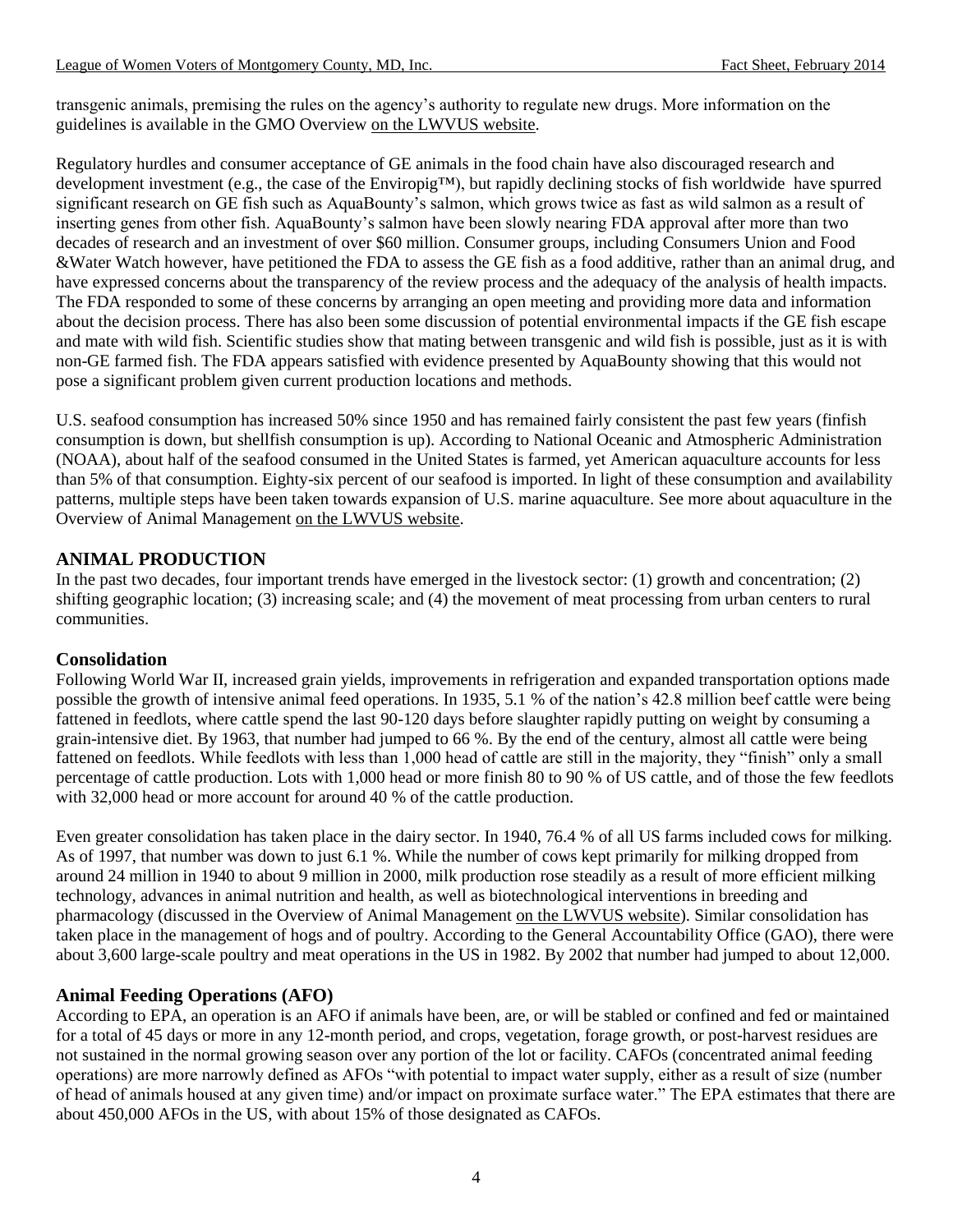Production efficiencies realized in concentrated animal systems have increased the national supply of inexpensive, readily available meat. Efficiencies of scale, capital-intensive new technologies for breeding, feeding, and processing; pressure from global competition; and consumer demand for uniform, convenient, inexpensive meat products all point to the continuing need for concentrated, consolidated animal management. Biogas experimentation suggests that aggregated animal waste could be an important new source of biofuel, potentially adding more economic incentive to further consolidation.

Feed for use in confined management systems is influenced by price and supply, which are in turn influenced by federal commodity subsidies. About 80% of US corn, 22% of US wheat, and 77% of global soy are used in animal feed each year. Ground fish meal provides protein: a third of the fish caught every year (31.5 million tons) are used in animal feed. A GAO report issued in September 2011 noted the necessary connection between antibiotic use and consolidated animal feeding. For more information on this see the Overview of Animal Management [on the LWVUS website.](http://www.lwv.org/content/overview-animal-management)

Of concern is the administration of antimicrobials to conventionally raised livestock in non-therapeutic doses for disease prevention. Many of the antibiotics used in animals are the same as those administered in humans. Others, like ionophores, have been developed for exclusive use in animals. Widespread use of antimicrobials in animal feed is linked to antibiotic resistant bacteria. According to the Animal Health Institute, which represents animal health drug sponsors, animal antibiotics make our food supply safer and people healthier. Antibiotics are a critical tool to prevent, control and treat disease in animals. In doing so, they also reduce the chance of bacterial transmission from animals to humans.

According to the FDA, the approval process involves evaluation of research conducted by the drug's sponsor, including a review for (1) safety to the animal and food products made from the treated animal, (2) effectiveness, (3) impact on the environment, and (4) safety of the people administering the drug or who may come into contact with the drug. To prevent drug residues in animal-derived foods from entering the food supply, FDA approval specifies a "withdrawal time", i.e. a waiting period following administration of a drug to when the animal may be slaughtered or when milk may enter the food supply.

Questions have been raised about the impact of CAFOs on local communities. A report funded by the National Association of Local Boards of Health found significant impacts on surface water (rivers, ponds, lakes), including "pathogens… growth hormones, antibiotics, chemicals used as additives to the manure or to clean equipment, animal blood, silage leachate from corn feed, or copper sulfate used in footbaths for cows." The same study documented concerns about noxious odors, dramatic increases in air-borne insects (primarily flies and mosquitoes), as well as the health impacts of CAFO air pollutants.

A corresponding concern for small and mid-size farmers is the loss of open, competitive markets ("spot markets") for independent growers. Farm coalitions have asked for passage of a Livestock Marketing Fairness Act, and would like to see legislation prohibiting packer-owned livestock. Farmers are also interested in seeing increased support for local food hubs and continuing expansion of farm cooperatives.

# **Indirect and Direct Subsidy of Concentrated Animal Feeding Operations**

In 2007, researchers at Tufts Institute reviewed the impact of Farm Bill commodity subsidies (see Subsidies and Crop Insurance) on the economic structure of animal management. Their conclusion was that federal subsidies on corn and soy guaranteed below-cost feed, making purchase of feed less expensive than growing feed on-site or maintaining adequate pasture. In effect, subsidies of industrial feed saved large scale farms "an estimated \$3.9 billion per year . . . a reduction amounting to 5%-15% of operating costs."

*The implicit subsidy to industrial feed has contributed to the consolidation of factory hog operations. With a 15% discount on operating costs compared to hog farmers who grew their own feed crops, factory farms enjoyed a competitive advantage that did not come simply from their economies of size. Using cost data from the U.S. Department of Agriculture and other published sources, we estimate that mid-sized diversified farms – those with 500-2,000 hogs fed largely by on-farm crops – would have comparable production costs to those of industrial producers if the latter had to pay full cost for their feed.*

CAFOs receive a more direct subsidy through Environmental Quality Incentives Program (EQIP) funding. Through EQIP, farmers can apply for financial and technical assistance "to help plan and implement conservation practices that address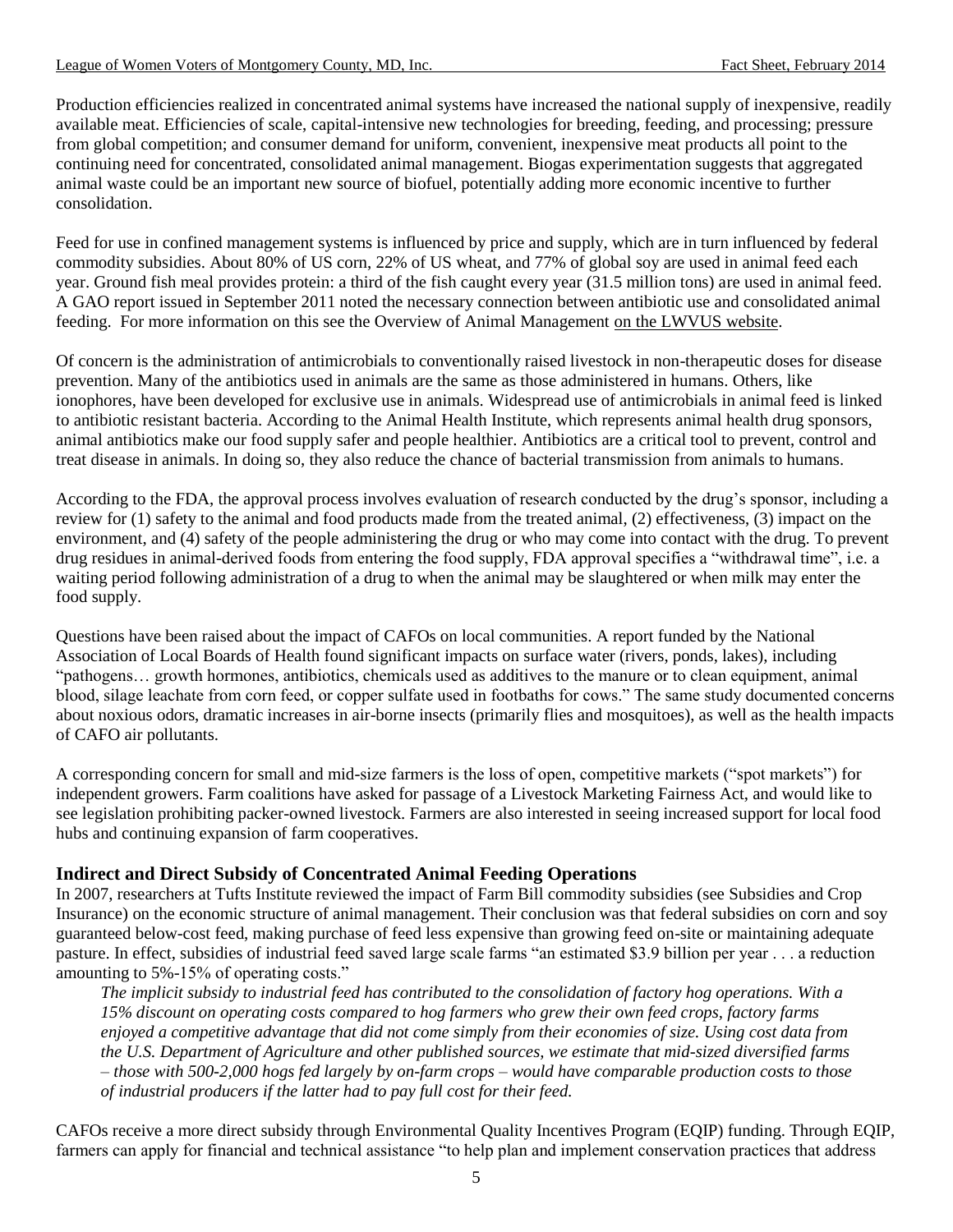natural resource concerns." Introduced in the 1996 Farm Bill, EQIP originally targeted small and mid-size farms. In 2002, the program was reauthorized with greatly expanded funding and removal of the restrictions on large-scale waste management systems. The National Sustainable Farm Associations has petitioned for greater transparency regarding disbursement of EQIP funds, economic and environmental analysis of the impact of EQIP contracts, lower caps with no "special exceptions," and restriction of EQIP funds to mitigation of existing environmental challenges, rather than financing waste management operations of new or expanding CAFOs.

# **EPA Regulation of CAFOs**

In 2008, the GAO issued a report noting EPA's inability to gather adequate information about CAFO size, location, and waste management strategies, as well as its failure to assess the impact of CAFO pollutants on the environment or human health. Operations that meet CAFO size thresholds are only registered for National Pollutant Discharge Elimination System (NPDES) permits if they voluntarily acknowledge waste discharges. Therefore, the majority of facilities are not regulated under EPA rules, although they may be subject to widely varying state laws. In 2009, an EPA working group found that, since only a small percentage of CAFOs seek permits to discharge, EPA oversight of feeding operations was limited. The taskforce recommended that EPA lower the regulatory threshold for AFOs, set a threshold for multiple AFOs in impaired watersheds, begin "a comprehensive data collection plan" to provide information on all CAFOs and their waste management plans, and "inspect more AFOs to determine which might be significant contributors of nutrient pollution to waters." Such regulation was introduced in 2011, but withdrawn in 2012 following strong opposition from the National Association of State Departments of Agriculture and other groups. See more information [on the LWVUS](http://www.lwv.org/content/overview-animal-management) [website.](http://www.lwv.org/content/overview-animal-management)

# **NANOTECHNOLOGY**

Nanotechnology is defined by the Royal Society/Royal Academy of Engineering Working Group as follows: "Nanoscience is the study of phenomena and manipulation of materials at atomic, molecular and macromolecular scales, where properties differ significantly from those at larger scale. Nanotechnologies are the design, characterization, production and application of structures, devices and systems by controlling shape and size at nanometre scale." Nanotechnology is a process that builds, controls and restructures materials that are the size of atoms and molecules. A nanometer (nm) is one-billionth of a meter. (In a more familiar frame of reference, a sheet of paper is about 100,000 nanometers thick.)

As of 2013, over 1600 commercially available products contain nanomaterials. Some examples of newly developed products include a stain repellent in clothing, material to extract toxins from water, sunscreens to absorb light, and a barrier in packaging such as beer bottles (producing a lighter weight bottle with longer shelf life).

Research is underway for a variety of future uses in agriculture production such as 1) precision farming–acting as sensors that are distributed in the field and linked through GPS to detect soil conditions, insects or presence of disease; 2) smart delivery systems, delivering chemicals in a controlled, targeted manner, to address a problem such as disease, nutrient deficiency, or insects even before the farmer can visually detect a problem; and 3) water filtration. Researchers report that "so-called multi-walled carbon nanotubes" can penetrate through the thick coatings on seeds, stimulate germination of the seeds and stimulate the growth of certain plants.

# **Safety Concerns**

There is agreement that this technology may be important in the future; however, with the rapid expansion of research and development (R&D) of new uses, questions as to safety and potential toxicity from these products need to be addressed as soon as possible. The risks include the ability of the particles to cross the blood-brain, dermal, placental and other barriers, potential impacts on biological systems and control and tracking of the particles. For example a recent study from the University of Missouri indicates that silver particles used as a pesticide in the treatment of pears, can be retained on the pear surface and penetrate into the pulp, and could potentially be taken into the human body. Whether or not these could be toxic is not yet known. Other concerns include effects in the environment on soil organisms and insects. Both industry and the public are seeking to have rules and guidance to address health and safety concerns.

The National Nanotechnology Initiative (NNI) is a collaborative, multi-agency, cross-cutting program among 25 federal agencies, 15 of which have specific nanotechnology budgets: R&D funds for research to advance understanding and control of matter at nanoscale with a goal of "national economic benefit, national and homeland security, improved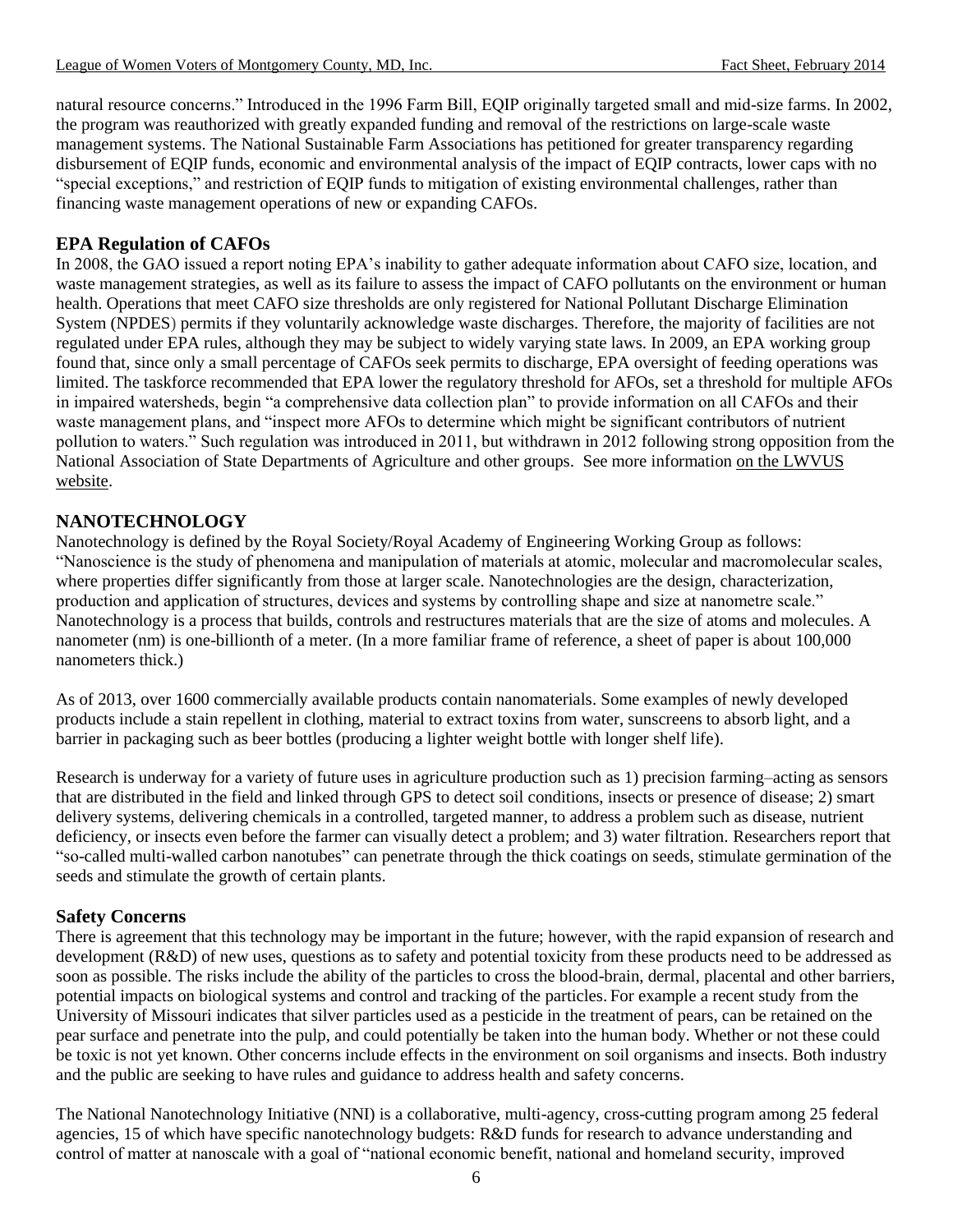quality of life." The NNI's 2010 research budget totaled an estimated \$1.78 billion. About 5% of that was devoted to environmental, health, and safety research, with the rest going toward basic research into nanomaterial behavior, research facilities, and developing nanoscale devices and systems. Through this initiative governmental organizations have combined funding and are exchanging information. The EPA is in the process of developing rules and guidance.

For more information on this and other technologies see the Overview of Nano and Other Technologies [on the LWVUS](http://www.lwv.org/content/overview-nanotechnology-and-other-technologies) [website.](http://www.lwv.org/content/overview-nanotechnology-and-other-technologies)

# **AGRICULTURE UPDATE CONSENSUS QUESTIONS**

# **I Economic Health of the Agricultural Sector**

- 1. Should government financial support for agriculture be directed to:
	- a) Subsidized agricultural credit (loans)
	- b) Disaster assistance
	- c) Crop insurance
	- d) Farms that supply local and regional markets
	- e) Subsidized implementation of best management practices
	- f) Commodity crop programs, e.g., corn, soybeans, sugar, cotton, wheat
	- g) Commodity livestock program
	- h) Commodity dairy program
	- i) Specialty crops, e.g. fruits, vegetables, nuts, etc.
	- j) Other production methods, e.g. organic, hydroponic, urban, etc. farms

# 2. What changes should government make regarding **direct payment programs** to farm operators? Note: Farm

operators can be anything between family farms to huge corporations.

- a) *Eliminate* direct payments to farm operators
- b) *Update* the rules for direct payments to farm operators to support sustainability
- c) *Broaden* the types of farms that are eligible
- d) *Broaden* the types of crops that are eligible
- e) Effectively *enforce* existing rules
- 3. What changes to current crop insurance programs should government make?
	- a) Extend to more types of crops
	- b) Link to the use of conservation practices
	- c) Limit insurance for the cultivation of marginal and environmentally sensitive land
	- d) Cap amount of premium subsidy to a single farm operator (see note in question 2)
- 4. Should government act on any of the following?
	- a) Revise anti-trust legislation to ensure competitive agricultural markets
	- b) Enforce anti-trust laws as they relate to agriculture
	- c) Promote alternative marketing systems, including regional hub markets, farmer cooperatives, farm markets, etc.

# **II Animal Management**

- 5. Which of the following approaches to animal management should government achieve?
	- a) Transparently collect and disclose data about regulated animal feeding operations (AFOs) or aquaculture operations and about the health of animals in such regulated operations
	- b) Apply and enforce existing clean air and clean water regulations to animal or seafood management facilities
- 6. Which of the following approaches to animal waste management should government require or bring about?
	- a) Treat animal waste with environmentally sound technologies for all regulated AFOs
	- b) Prioritize federal funds to mitigate existing environmental challenges (such as Environmental Quality Incentives Program, cost share, loans, etc.) rather than construction of new facilities

# **III Research and Development**

7. Which of the following approaches to research and development (R&D) should government fund or accomplish? Note: For the purpose of these questions and some questions below, **"developed using any new technology"** or **"new technologies"** refer to any of many scientific processes for developing new crops or animals with genetic engineering, nanotechnology or other new techniques, which are not the traditional breeding or hybridization techniques.